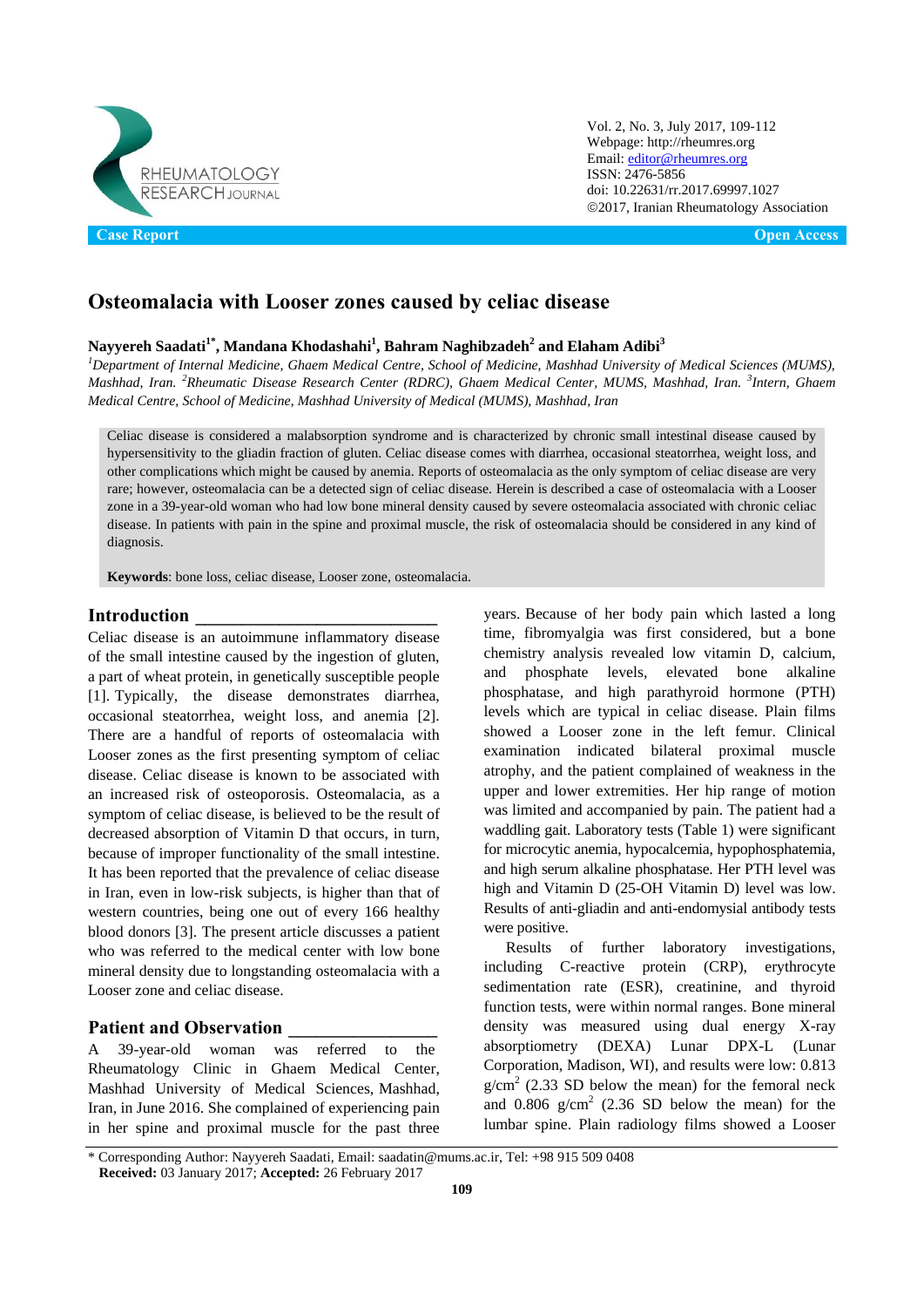zone in the left proximal femur bone (Fig. 1). The diagnosis of osteomalacia was then confirmed. The diagnosis of celiac disease of this patient was confirmed by positive IgA and IgG anti-gliadin, anti-tissue tranglutaminase antibody tests, endoscopic detection of inflammation, and atrophy of duodenal mucosa. The patient's clinical and laboratory responses to a glutenfree diet, iron, and calcium-vitamin D were good, which is indicative of celiac disease.

**Table 1.** Results of laboratory evaluation

| Laboratory evaluation                           |        | Patient Reference values |
|-------------------------------------------------|--------|--------------------------|
| Calcium $(mg/dl)$                               | 7.5    | $8 - 10.6$               |
| Phosphate $(mg/dl)$                             | 2.1    | $2.5 - 4.5$              |
| Albumin $(g/L)$                                 | 36     | $35 - 52$                |
| Alkaline phosphatase (U/L)                      | 605    | $50 - 305$               |
| 25-hydroxy vitamin D (nmol/L)                   | $\leq$ | $25 - 150$               |
| Parathyroid hormone (pmol/L)                    | 83     | 14-72                    |
| Antigliadin Ab. IgG (u/ml)                      | 46     | Up to $5$                |
| tranglutaminase<br>Anti-tissue<br>Ab.<br>(u/ml) | >153   | up to $20$               |

# **Discussion \_\_\_\_\_\_\_\_\_\_\_\_\_\_\_\_\_\_\_\_\_\_\_\_\_\_\_\_**

Samuel Gee first described celiac disease in 1888. He reported patients with malabsorption associated with a reversible atrophy of intestinal mucosa of the small bowel [4]. It is suggested that celiac disease is common in Caucasian family members, and it is strongly associated with HLA phenotypes B8, BR3, and DQw2 [5]. CD is an autoimmune inflammation disease of the small intestine caused by the ingestion of gluten, a factor of wheat protein, in persons who are genetically

at risk [6]. Osteomalacia was first noted in coexistence with celiac disease more than 64 years ago. In 1953, the relationship between celiac disease and osteomalacia was first reported. The osteomalacia that is associated with celiac disease is believed to result from the decreased absorption of Vitamin D caused by improper functionality of the small intestine in absorbing this vitamin. Therefore, the recommendation is that patients with celiac disease be assessed for osteoporosis. In a similar case, Frikha et al. expressed that osteomalacia with Looser zones is a late complication of celiac disease which, in turn, occurs because of poor compliance to a gluten-free diet [7]. On the other hand, osteomalacia may be the presenting feature of celiac disease, and vitamin D supplementation could be an effective mode of therapy.

Dual Energy X-ray Absorptiometry (DEXA) bone densitometry is the best method available today for diagnosing low bone mineral density [8]. This is advocated as a showing for an antibodies test for celiac disease in young patients who have osteoporosis [9]. Clinical examination shows the indication of bilateral, proximal muscle atrophy and simultaneous weakness in the upper and lower extremities [10]. In the current case, the patient's hip range of motion was limited and painful. A recent article stressed the fact that celiac disease often presents with fatigue and anemia rather than the consequences of malabsorption. Clinical or biochemical evidence of osteomalacia in patients with celiac disease is rare now, and recently, in two large series of celiac patients, there were no reports of osteomalacia evidence [11].



**110** *Rheum. Res., Vol. 2, No. 3, Jul. 2017* **Fig.1.** A looser zone in the left thigh bone

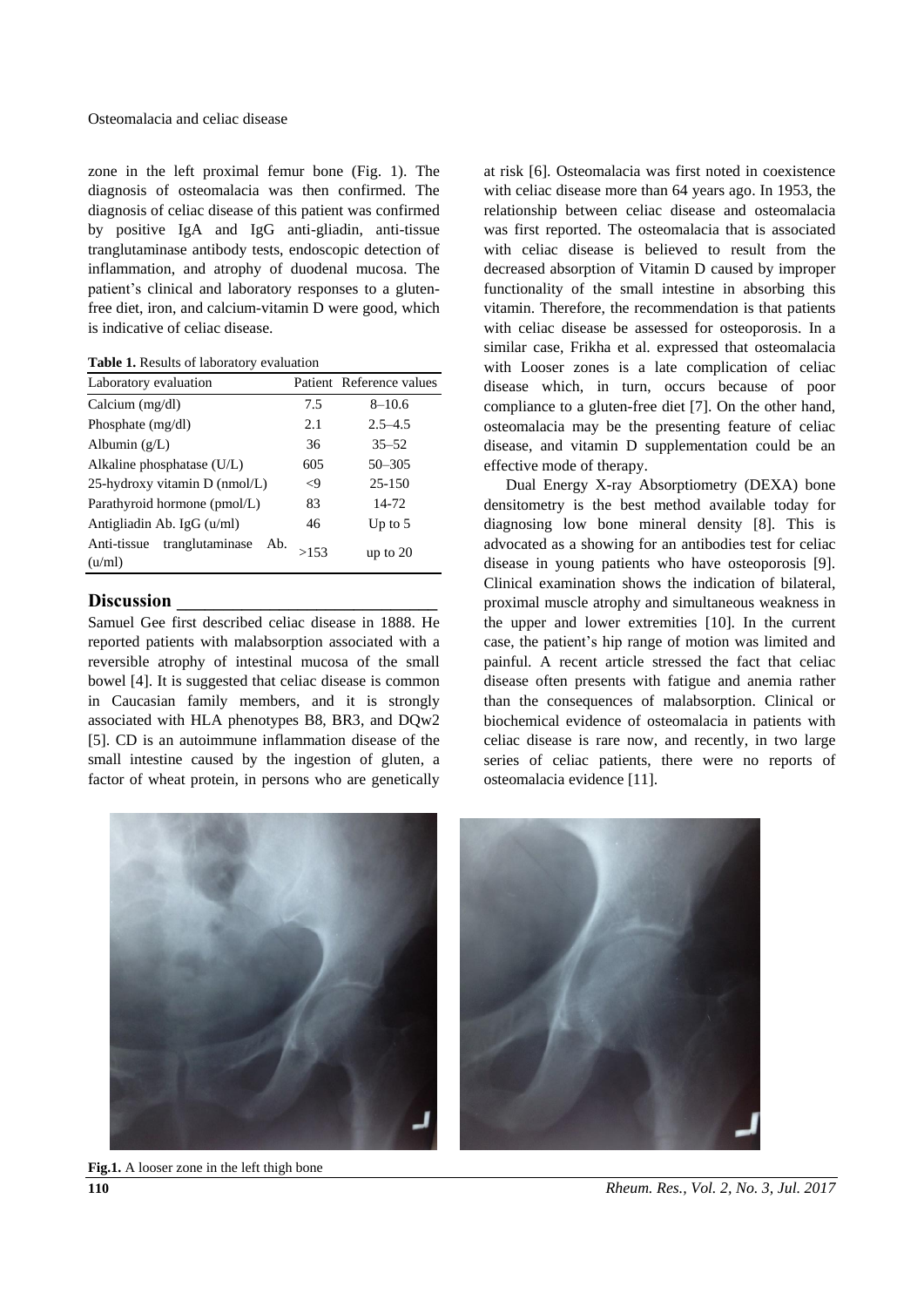Improvement in bone density in the current patient was notable after six months of treatment. Hence, a regimen of a gluten-free diet together with vitamin D supplementation was proven to be very effective. Osteomalacia is a major feature of celiac disease in young women. The current patient had both clinical and radiological signs of osteomalacia (Looser zone) that preceded the diagnosis by a significant period of time. Moreover, she had features of malabsorption as well. Celiac disease that is not treated is linked to malabsorption. Most fat-soluble vitamins are absorbed in the distal small bowel; nonetheless, extensive villous atrophy from long-standing gluten enteropathy can lead to weak absorption of vitamin D and other vitamins [12].

In osteomalacia patients, the diagnosis of celiac disease should be considered, although the biochemical features of osteomalacia appear late in the process of vitamin D depletion, and preliminary features may include some increase in parathyroid hormone and reduction in 25-hydroxy cholecalciferol levels [13]. It is also recommended that parathyroid hormone blood levels be measured. This test helps the doctor determine whether the celiac disease is being controlled, whether excessive bone loss is going on, and whether sufficient calcium is being received by the patient. Unquestionably, a gluten-free diet is a must-have component of therapy for celiac disease [14]. After the diagnosis of osteomalacia was made in the current case, treatment with a gluten-free diet and supplementary calcium and vitamin D with bisphosphonates caused progressive improvement in symptoms as expected [15].

#### **Conclusion \_\_\_\_\_\_\_\_\_\_\_\_\_\_\_\_\_\_\_\_\_\_\_\_\_\_\_**

It is recommended that a celiac disease diagnosis be performed in any patient with osteomalacia. Moreover, it is essential that a gluten-free diet be imposed for the purpose of celiac disease therapy [16]. Due to the risk of osteomalacia, the treatment of celiac disease should be started to prevent bone loss complications.

### **Conflict of interest**

The authors declare no conflicts of interest.

# **References\_\_\_\_\_\_\_\_\_\_\_\_\_\_\_\_\_\_\_\_\_\_\_\_\_\_\_\_\_\_\_\_\_\_\_\_\_\_\_\_\_\_\_\_\_\_\_\_\_\_\_\_\_\_\_\_\_\_\_\_\_\_\_\_\_\_\_\_\_\_**

- 1. Muhairi SJ, Mehairi AE, Khouri AA, Naqbi MM, Maskari FA, Al Kaabi J, Al Dhaheri AS, Nagelkerke N, Shah SM. Vitamin D deficiency among healthy adolescents in Al Ain. United Arab Emirates. *BMC Public Health* 2013; 13:33. doi: 10.1186/ 1471-2458-13-33.
- 2. Gannage MH, Abikaram G, Nasr F, Awada H. Osteomalacia Secondary to Celiac Disease, Primary Hyperparathyroidism and Graves' Disease. *Am J Med Sci* 1998; 315(2):136-9. doi: 10.1016/ S0002-9629(15)40289-7.
- 3. Rostami Nejad N, Rostami K, Emami MH, Zali MR, Malekzadeh R. Epidemiology of Celiac Disease in Iran: A Review. *Middle East J Digestive Diseases* 2011; 3(1): 5-12.
- 4. Fasano A, Catassi C. Current approaches to diagnosis and treatment of celiac disease: an evolving spectrum. *Gastroenterology* 2001; 120: 636- 651. doi: 10.1053/gast.2001. 22123.
- 5. Helmerhorst EJ, Zamakhchari M, Schuppan D, Oppenheim FJ. Discovery of a Novel and Rich Source of Gluten-Degrading

*Rheum. Res., Vol. 2, No. 3, Jul. 2017* **111**

Microbial Enzymes in the Oral Cavity. *PLoS One* 2010; 5(10): e13264. doi: 10.1371/journal. pone.0013264. 2010.

- 6. Koning F, Schppan D, Cerf-Benussan N, Solid LM. Pathomechanisms in celiac disease. *Best practice and research-Clin Gastroenterol* 2005; 19: 373-387. doi:10.1016/j. bpg.2005.02.003.
- 7. Frikha F, Snoussi M, Bahloul Z. Osteomalacia associated with cutaneous psoriasis as the presenting feature of celiac disease: a case report. *Pan African Medical J* 2012; 11: 58.
- 8. Pantaleoni S, Luchino M, Adriani A, Pellicano R, Stradella D, Ribaldone DG, Sapone N, Isaia GC, Di Stefano M, Astegiano M. Bone Mineral Density at Diagnosis of Celiac Disease and after 1 Year of Gluten-Free Diet. *The Scientific World J* 2014. doi: 10.1155/2014/173082.
- 9. Lindh E, Ljunghall S, Larsson K, Lavo B. Screening for antibodies against gliadin in patients with osteoporosis. *J Intern Med porosis* 1992; 231:403-6. doi: 10. 1111/j.1365-2796.1992.tb00951. x.

10. Hepner GW, Jowsey J, Arnaud C, Gordon S, Black J, Roginsky M, Moo HF, Young JF. Osteomalacia and celiac disease: response to 25-hydroxyvitamin D. *Am J Med* 1978; 65: 1015-1020.

- 11. Tahiri L, Azzouzi H, Squalli G, Abourazzak F, Harzy T. Celiac disease causing severe osteomalacia: an association still present in Morocco. *The Pan African Medical J* 2014; 19(43). doi: 10.11604/pamj.2014.19.43. 2757.
- 12. García-Porrúa C, González-ay MA, Avila-Alvarenga S, Rivas MJ, Soilan J, Penedo M. Celiac disease and osteomalacia: an association still present in western countries. *Rheumatology* 2000; 39 (12): 1435. doi: 10.1093/ rheumatology/39.12.1435-a.
- 13. Moreno ML, Vazquez H, Mazure R, Bai JC, et al. Stratification of bone fracture risk in patients with celiac disease. *Clin Gastroenterol Hepatol* 2004; 2(2): 127-134. doi: 10.1016/S1542-3565(03)00320-3.
- 14. Rubio-Tapia A, Hill ID, Kelly CP, Calderwood AH, and Murray JA. Diagnosis and Management of Celiac Disease. *Am J Gastroenterol* 2013; 108: 656-